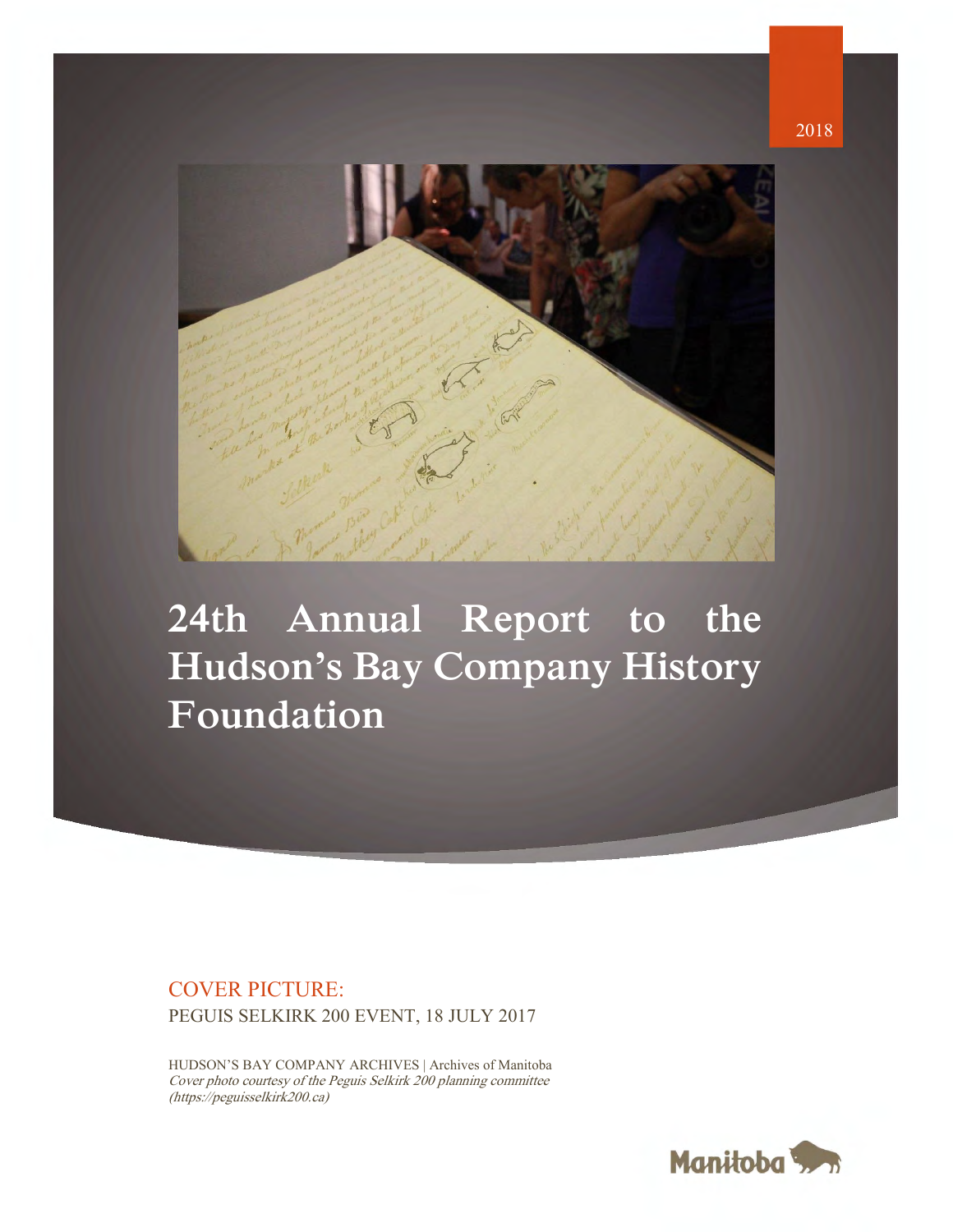## Contents

| Actual to Projected 2016-2017 and 2017-2018           |  |
|-------------------------------------------------------|--|
|                                                       |  |
| Actual to Projected 2017-2019 and Requested 2019-2020 |  |
|                                                       |  |
| Acquisition                                           |  |
| <b>Client Service</b>                                 |  |
| Description                                           |  |
| Digitization                                          |  |
| Promotion and Outreach                                |  |
| Indigenous Peoples and Remote Communities Initiatives |  |
| Preservation                                          |  |
|                                                       |  |
| Staff, October 2018                                   |  |
|                                                       |  |
| HBCA 3-Year Operating Expenditures, 2015-2018         |  |
|                                                       |  |
| Non-Capital 5-Year Expenditures                       |  |
|                                                       |  |
| 2016 HBC records assessment project - final report    |  |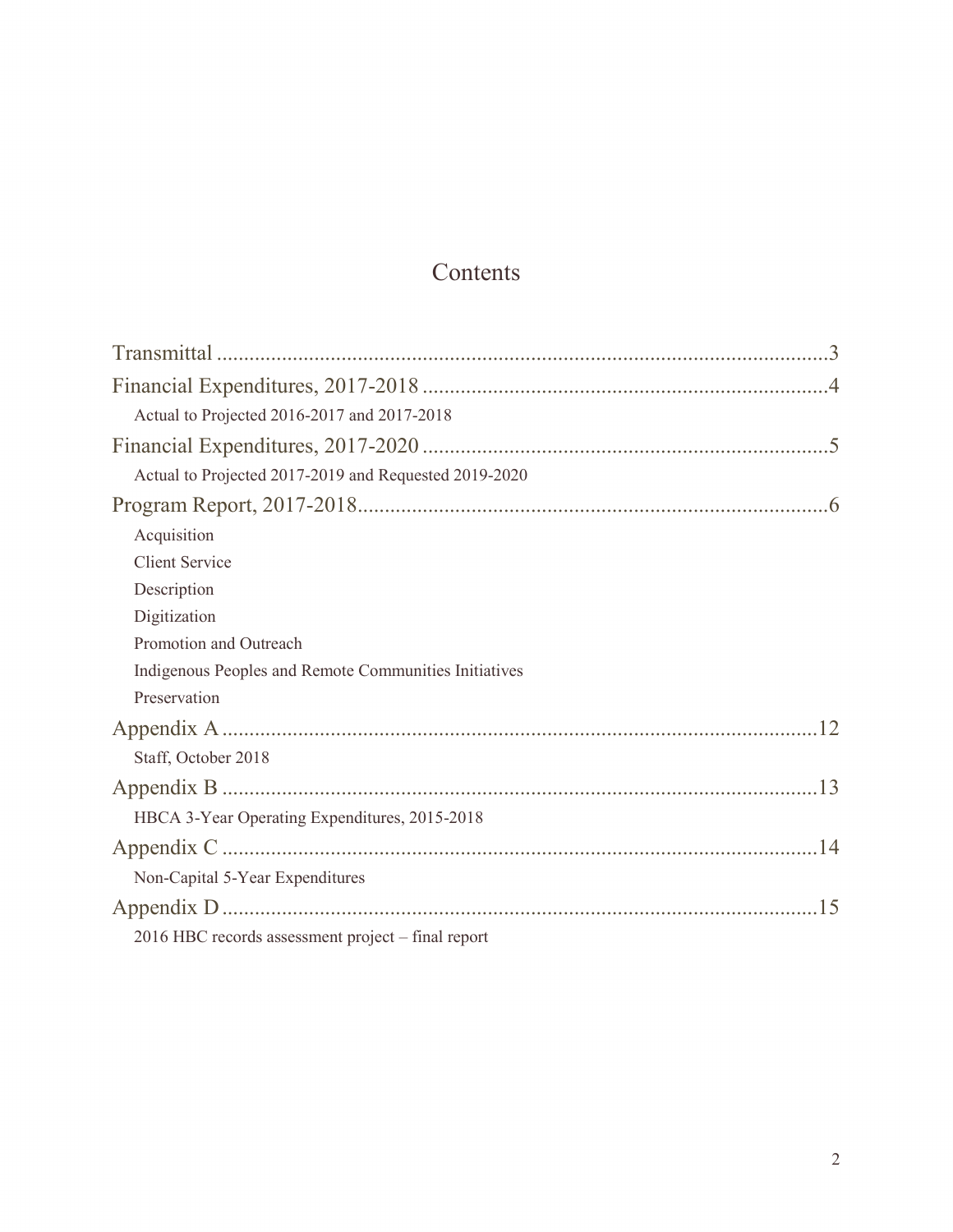### <span id="page-2-0"></span>Transmittal

#### BOARD OF DIRECTORS OF HUDSON'S BAY COMPANY HISTORY FOUNDATION October 2018

I am pleased to submit the 24th Annual Report of the Hudson's Bay Company Archives (HBCA) concerning our financial expenditures and program activities for fiscal year 2017-2018.

Highlights from this past year have included commemorating the  $200<sup>th</sup>$  anniversary of the signing of the Peguis Selkirk Treaty and publically displaying Philip Turnor's 1794 map for the first time since it underwent extensive conservation treatment. We were honoured to be able to provide tours for Manitoba's Minister of Sport, Culture and Heritage, Cathy Cox, and Hudson's Bay executives Alison Coville and Diane Bainbridge. Several valuable new research tools, such as name indexes, were added to the HBCA resources section of the Archives' website, along with an ever increasing quantity of records descriptions and digital content available through our online database, Keystone. Good progress has also been made towards preparation of non-donated HBC corporate records in our custody for future appraisal and donation and with regard to our Indigenous Peoples and Remote Communities initiatives.

As Manitoba's 150<sup>th</sup> and HBC's 350<sup>th</sup> anniversaries approach in May of 2020, HBCA has begun a large microfilm digitization project in collaboration with Library and Archives Canada as part of the National Heritage Digitization Strategy. HBCA is carefully considering what else we can do to celebrate these occasions within resources available. We are especially cognizant of opportunities to highlight resources in HBCA and extend the reach of the Archives locally and to remote locations.

Maureen Dolyniuk will be retiring in December 2018 after joining HBCA as an archivist 28 years ago. She has been manager of HBCA since 2000, and has had a profound impact on the Archives. She has supported and encouraged her staff and fostered a spirit of cooperation and pride in their shared work. She has also represented HBCA to outside organizations and the public and built on its outstanding international reputation, in part by coordinating the process of having the Hudson's Bay Company Archival Records, 1670-1920, added to the UNESCO Memory of the World Register in 2007. Maureen has been a strong advocate for HBCA, and has steered the Archives wisely and successfully through changes in government, HBC ownership and management, technological advancements, and economic ups and downs. Although her leadership and guidance will be sorely missed, we wish her nothing but the best in the years to come.

We have received approval from the Government of Manitoba to staff the Keeper position upon Maureen's retirement and will be running an open national competition to replace Maureen. We hope to have a new Keeper in place by early 2019.

We have maintained our efforts to keep expenditures within revenue generated from the fund to ensure its sustainability over time. I am happy to report that fiscal year end expenditures for 2017-2018 were \$704.7, or \$129.3 below the approved level of \$834.0 (mostly due to staffing vacancies). In 2019-2020, we request 930.2. As in 2018-2019, the requested amount reflects the actual cost if all HBCA staff positions were filled; however, we will continue to exercise expenditure management and our target spending will be within \$854.0.

Best regards,

Jist Gooding

Scott Goodine, Archivist of Manitoba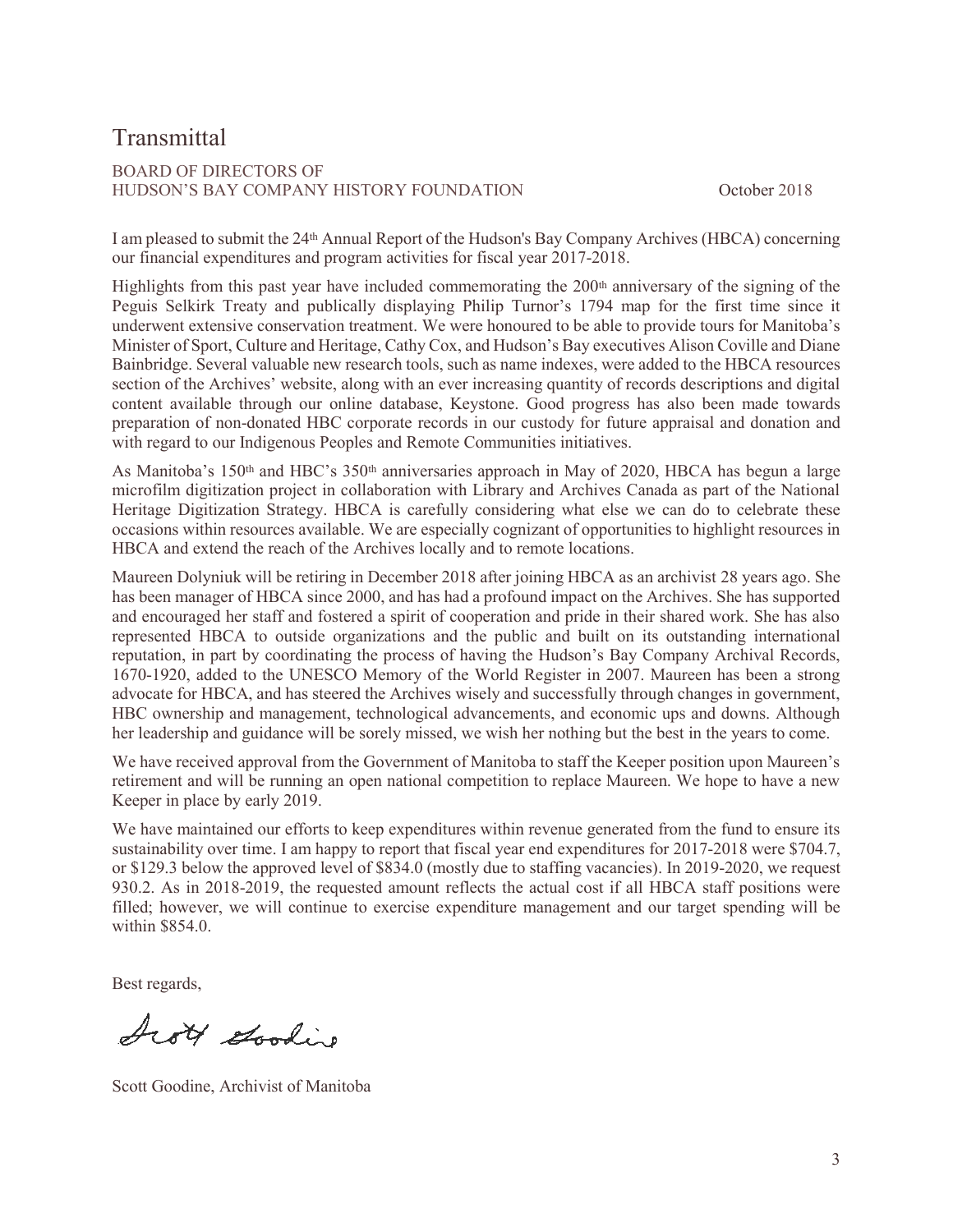## <span id="page-3-0"></span>Financial Expenditures, 2017-2018

| <b>HBCHF</b><br>Contribution to<br><b>HBCA</b> Funding                                | Expenditures 2017-2018<br>(\$000s) | <b>Actual Expenditures</b><br>2016-2017 |               |
|---------------------------------------------------------------------------------------|------------------------------------|-----------------------------------------|---------------|
|                                                                                       | Approved<br>2017-2018              | Actual<br>2017-2018                     | (\$000s)      |
| Salaries & Benefits                                                                   | 719.0                              | 603.1                                   | 640.7         |
| Other Operating<br>Special grant:<br>Pemmican War<br>Trial manuscripts<br>acquisition | 115.0                              | 101.6                                   | 105.5<br>24.5 |
| Total                                                                                 | 834.0                              | 704.7                                   | 770.7         |

#### <span id="page-3-1"></span>**ACTUAL TO PROJECTED 2016-2017 AND 2017-2018**

| (Archivist, HBC<br>Records<br>Management<br>Project) | 50.0 | 15.08 |  |
|------------------------------------------------------|------|-------|--|
|                                                      |      |       |  |

#### **Salaries and Benefits**

Actual salaries and benefits costs attributable to HBCHF for 2017-2018 were \$603.2, or \$115.8 less than the approved amount due mostly to the vacancy of one supervisory and one archivist role, part-time work arrangements for three staff and Voluntary Reduced Work Week days (unpaid vacation) taken by some staff.

The HBCHF board committed to fund a full-time equivalent archivist role from the HBCHF General Fund in the amount of \$50.0 to support the HBC records management project. The incumbent hired began working part way through the year (October) and has been working on a part time schedule. So in 2017-18, \$15.08 was expended out of the \$50.0. The remaining \$34.92 will be expended in 2018-19.

#### **Other Operating Expenditures**

Actual other operating costs attributable to HBCHF for 2017-2018 were \$101.6, or \$13.4 less than the approved amount of 115.0. Other expenditures for office operations, equipment, automation, travel, training and promotion are detailed in Appendix B.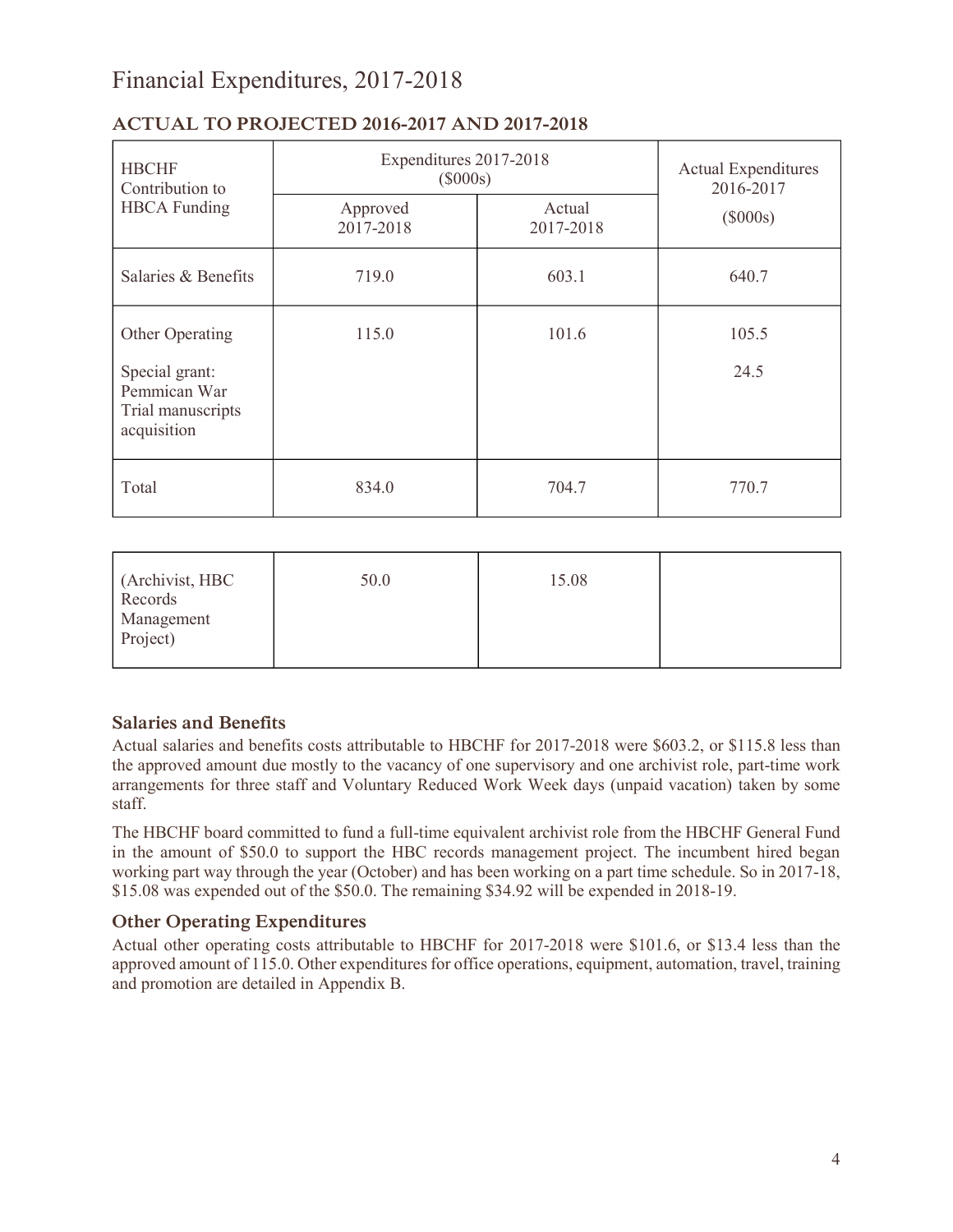| <b>HBCHF</b><br>Contribution to<br><b>HBCA</b> Funding | Expenditures<br>$(\$000s)$ |                       |                      |  |
|--------------------------------------------------------|----------------------------|-----------------------|----------------------|--|
|                                                        | Actual<br>2017-2018        | Approved<br>2018-2019 | Request<br>2019-2020 |  |
| Salaries & Benefits                                    | 603.1                      | 814.0                 | 815.2                |  |
| Other Operating                                        | 101.7                      | 115.0                 | 115.0                |  |
| Total                                                  | 704.7                      | 929.0                 | 930.2                |  |

#### <span id="page-4-1"></span><span id="page-4-0"></span>**ACTUAL TO PROJECTED 2017-2019 AND REQUESTED 2019-2020**

| Salaries and                               | 15.08 | 34.92 |  |
|--------------------------------------------|-------|-------|--|
| Benefits, Archivist<br>role to support the |       |       |  |
| HBC records<br>management                  |       |       |  |
| project.                                   |       |       |  |

The Manitoba Government's obligations under the 1994 Donation Agreement are to fund the salary and benefit costs for three core staff years plus facilities costs. In 2018-2019 this is estimated to be \$236.38. Facility costs, which include offices, Research Room portion, vaults, common areas and facility utilities (security, light, heating and water), are estimated to be \$500.0 out of a total cost for the Archives of Manitoba as a whole of \$1.6 million.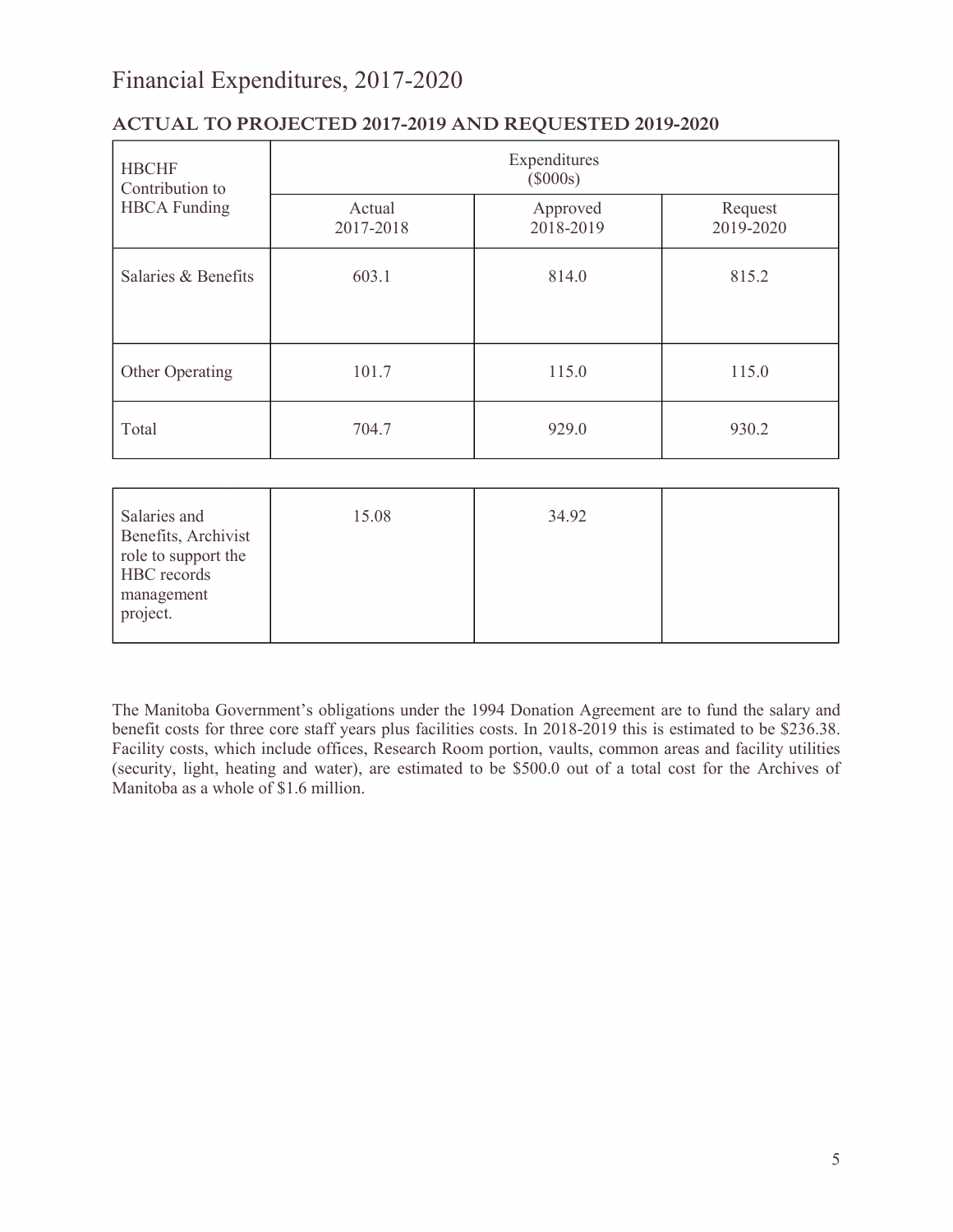## <span id="page-5-0"></span>Program Report, 2017-2018

This program report highlights HBCA activities for 2017-2018 fiscal year.

#### <span id="page-5-1"></span>**ACQUISITION**

It was a relatively quiet year for acquisition in 2017-2018, resulting in a number of small but valuable additions that complement existing holdings. These include a collection of 22 black and white photographs of various posts, taken by HBC employee Robert B. Urquhart between 1927 and 1956. Other records acquired include a letter appointing John Inkster to the Council of Assiniboia in 1857; a letter from former NWC and HBC employee Joseph LaRocque to Sir George Simpson in 1859; and a small collection of photographs, textual ephemera, pins and a long service medal kept by J.A. Campbell Smith, who was a credit manager at various HBC department stores from 1928 through the 1940s.

#### **HBC Records Transfers**

In August 2017, HBCA staff completed the initial assessment of 512 boxes of records that were transferred to the Archives in 2016. Further selection decisions were made over the following months and the final report on the project was submitted to HBC in January 2018. 136 boxes of records (27% of those transferred) have been kept for further processing and eventual donation. Based on the knowledge gained from this experience, HBCA will review future transfer lists to identify boxes that are unlikely to contain archival records and make some selection decisions based on the box and file lists, reducing the number of records shipped to Winnipeg unnecessarily. A full report on this project can be found in Appendix D.

HBCA will be in discussions with HBC Records Management about the next set of records eligible for transfer to HBCA and to schedule records already in our custody for appraisal and formal donation. Building on the 2016 transfer, 143 boxes of records that have been in HBCA's custody since 2010 will be assessed in 2018. There is also a group of records (mostly maps and plans, photographs, documentary art and posters, and film, video, and sound recordings) that should be formally donated. They were not appraised or included in the 1993-1994 donation even though they have been in HBCA's custody since prior to 1993 and with the permission of HBC we have continued to make them accessible to the public.

#### <span id="page-5-2"></span>**CLIENT SERVICE**

In 2017-2018, HBCA continued to provide onsite reference assistance (2686 visits), respond to remote inquiries (603 inquiries) and loan microfilmed records (812 reels). About one-third of new visitors to the Archives came from outside of Manitoba, with 6 per cent visiting from other countries to conduct their research. As in other years, the majority of the inquiries HBCA received focused on employees, posts, ships, and artifacts. Some examples of HBCA clients and their specific research subjects include a researcher for the Inuit Art Foundation looking for archival records relating to HBC's involvement with the Igloo Tag program (an internationally recognized trademark that helps protect Inuit visual art from counterfeits), a student at Université Bordeaux Montaigne in France



Simpsons photographs – Clubs and Events – Ladies Softball: 1984/40/196

conducting research on HBC's role in the negotiations surrounding Treaty No. 3, and a client looking for any photographs or information about the Simpsons ladies softball team in the 1930s and 1940s, because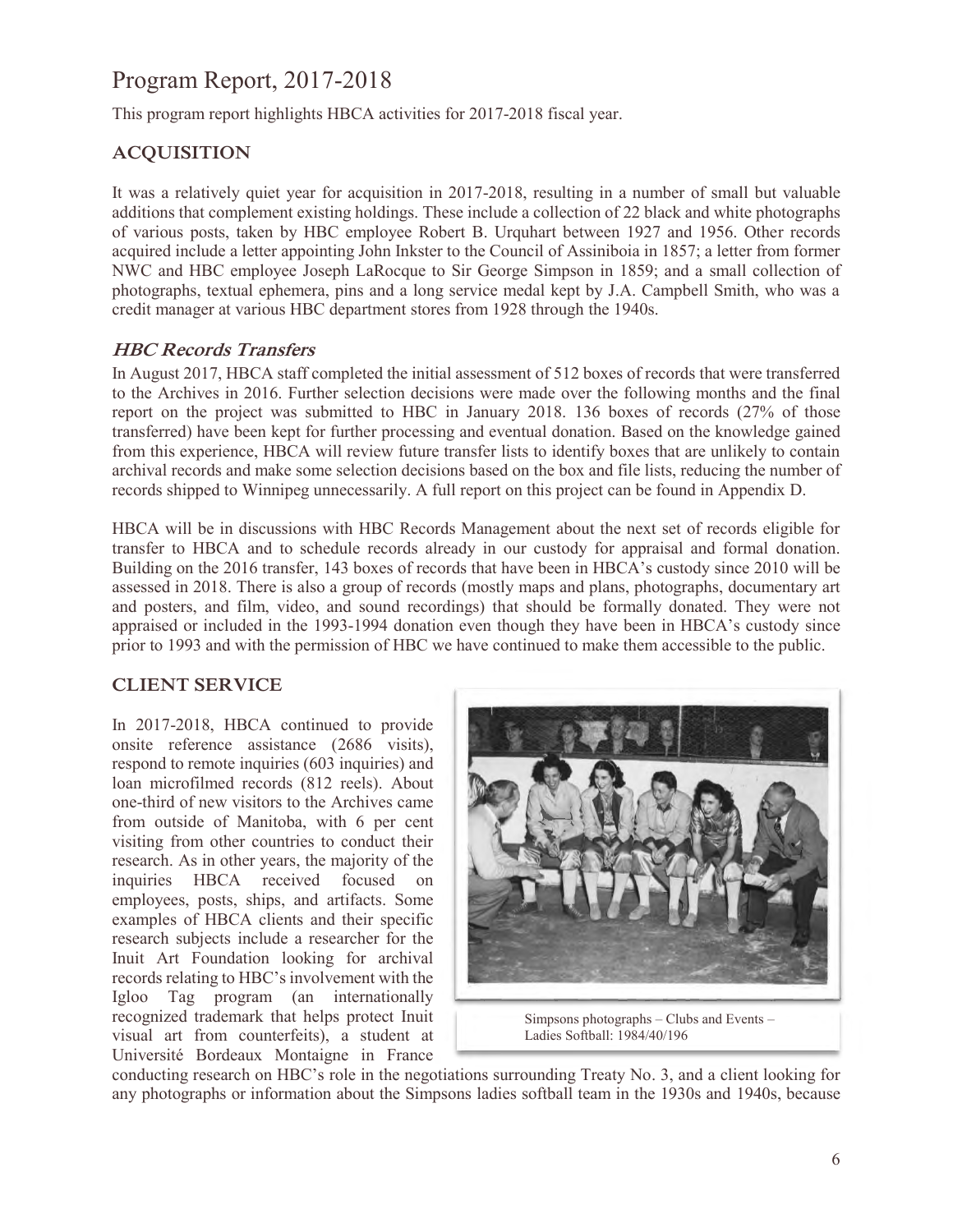his mother was one of the players (HBCA was able to provide him with a number of press releases and a dozen photos of the team).



The records of the Hudson's Bay Company Archives were featured in many publications in 2017-2018 covering a wide range of topics. Notably, Jennifer S. H. Brown published An Ethnohistorian in Rupert's Land: Unfinished Conversations, a collection of essays that "explore Brown's investigations into the surprising range of interactions among Indigenous people and newcomers as they met or observed one another from a distance, and as they competed, compromised, and rejected or adapted to change" [\(http://www.aupress.ca/index.php/books/120267\)](http://www.aupress.ca/index.php/books/120267). This anthology was nominated for a Manitoba Day award, given by the Association for Manitoba Archives for exemplary use of the province's documentary heritage. However, in 2018 the award went to Mapmaker: Philip Turnor in Rupert's Land in the Age of Enlightenment by Barbara Mitchell, another publication that was heavily based on HBCA sources. It is the inaugural biography of Philip Turnor, who was the first inland surveyor for the Hudson's Bay Company.

Some of the interesting ways HBCA photographs have been used recently include numerous textbooks, a Japanese documentary series about a journey through Canada, a Canadian Science and Technology Museums Corporation exhibition on "Wearable Technologies," and 350th Anniversary celebrations for the community of Waskaganish (the location of the first trading post on James Bay, Rupert House, established when the Nonsuch anchored there in 1668).

#### **HBC Heritage Services, Canada's History Society, and The Manitoba Museum**

HBCA continues to provide assistance to HBC Heritage Services as requested. In 2017-2018 this included identifying and providing images and copyright information to HBC and Canada's History Society as they partnered to produce an updated educational history text for students and educators across Canada. HBCA also fielded research questions from Canada's History Society during the development of a new online index for The Beaver magazine and assisted in providing images and film clips for the long-awaited Nonsuch Gallery renewal at The Manitoba Museum.



#### <span id="page-6-0"></span>**DESCRIPTION**

Descriptions of 25 collections of Hudson's Bay Company Archives records were completed and added to the Keystone descriptive database. These descriptions represent HBC corporate records, records relating to HBC activities, and records of individual employees and others associated with the company. Newly described HBC corporate records include the Correspondence dossiers of the Governor and Committee's secretary, Canadian Committee office miscellaneous public relations and historical files, "The Beaver" magazine miscellaneous office files, Records related to the commemoration of HBC's 325th anniversary, Records of Hudson's Bay Oil & Gas Co. Ltd., and several series of records created by various subsidiary fur sales companies. Non-corporate records described this year include the James Aitcheson fonds, Robert Robertson fonds, Keith Duffield fonds, Sadie Purves fonds, Winnifred M. Archer fonds, and Stephen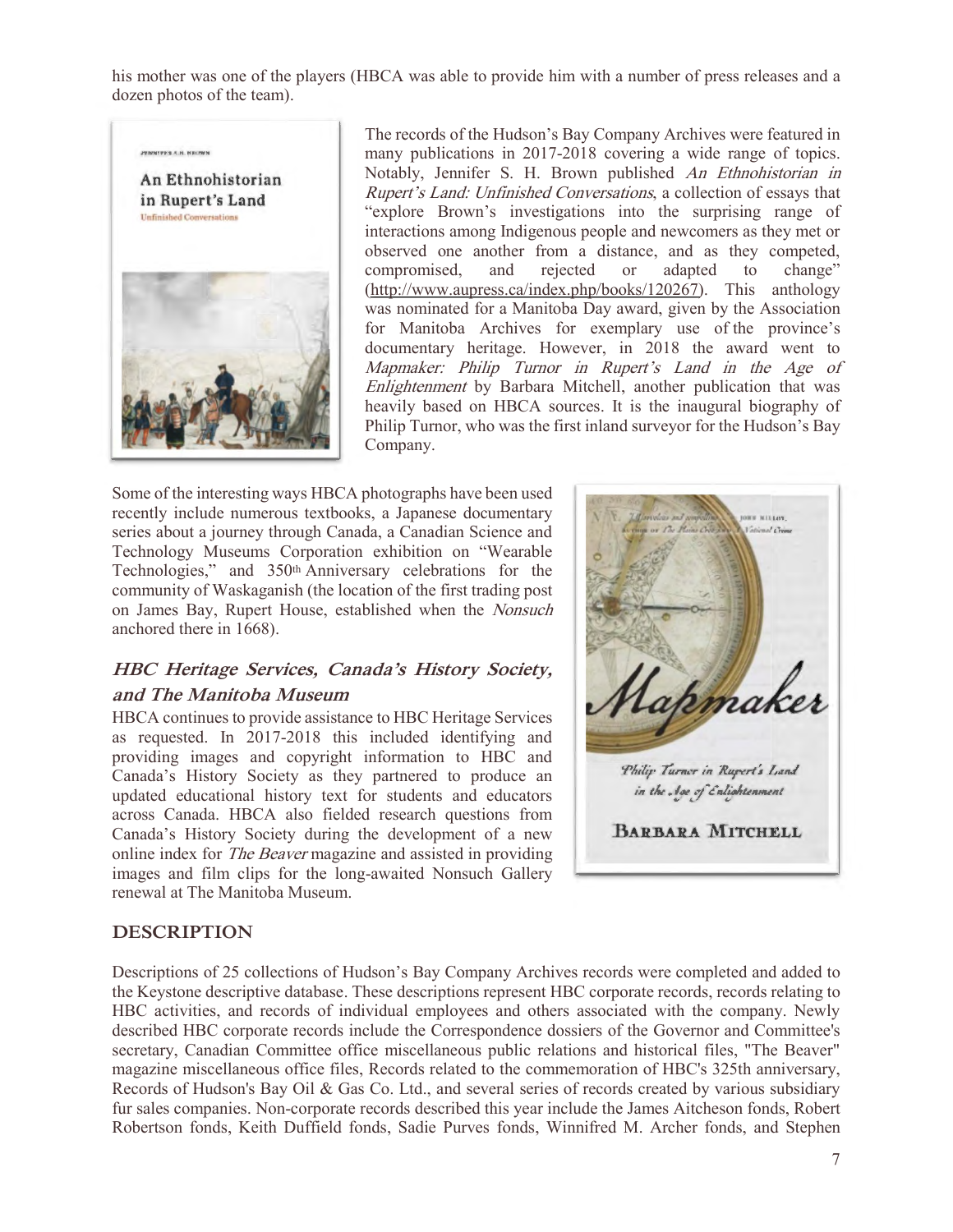Ferguson fonds. A detailed description of the Pemmican War Trials indictments, acquired in the summer of 2016 with the financial support of the HBCHF and HBCA Trust Fund, has also been added to the online database, facilitating the discovery and use of these important records. In total, the descriptions completed in 2017-2018 encompassed 78 metres of textual records, 2290 photographs and negatives, 46 maps, 34 sound and moving image records, 20 artifacts, and 6 pieces of documentary art.

In the summer of 2017 several valuable tools for conducting HBCA research were added to the Archives' website. These resources include several name indexes, which contain information from archival records that are commonly used when looking for specific individuals; a revised fur trade post map that allows clients to search for posts by name, number, or region; a reformatted biographical sheets page, with links to summarized service histories of HBC employees; and a common research topics section that provides guidance and information on using HBCA records. Researchers are finding the new HBCA resources useful; shortly after the new content was made available, clients began contacting HBCA for additional information about people they found through the online name indexes. The website was also upgraded to the new Government of Manitoba web template, with a clean, modern look.

#### <span id="page-7-0"></span>**DIGITIZATION**

HBCA continues to digitize records in its holdings with the goal of making them accessible through the Keystone database on the Archives of Manitoba website. In 2017-2018 over 830 records were scanned and more than 3700 images were linked and made available online. Scanning projects include the Walter Gordon fonds, undertaken in support of the Manitoba First Nations Education Resource Centre (MFNERC). MFNERC has provided information about previously unidentified people, places, and activities documented in this collection of 342 photographs taken by Walter and C.H.M. Gordon between about 1900 and 1940; HBCA will be incorporating this new knowledge into the online descriptions of these records. Also scanned was the George Marcus Cary fonds, which consists of textual records accumulated by Cary in the course of his career with the Hudson's Bay Company (particularly in his role with the experimental farm at the Red River Settlement), as well as records related to the Council of Assiniboia, Puget's Sound Agricultural Company, and Cary's military career.

HBCA has also begun a large microfilm digitization project as part of the National Heritage Digitization Strategy, which outlines a way for Canadian memory institutions to work together to digitize, preserve and make accessible Canada's documentary heritage. In collaboration with Library and Archives Canada, 1057 reels of microfilm that contain copies of the pre-1870 trading post records, including post journals, accounts, and district reports, will be digitized over the next two years (2018-2019). This project will increase access to the most requested HBCA material by making it available worldwide and around-theclock through the Archives of Manitoba's online descriptive database, while promoting the preservation of the original documents. It will also highlight the corporate holdings of the Hudson's Bay Company as it approaches its  $350<sup>th</sup>$  anniversary as an incorporated company in 2020 and Manitoba's documentary treasures as the province gets ready to celebrate its 150th birthday in the same year. Library and Archives Canada received a grant from the HBCHF General Fund that will cover \$50,000 of the project costs, and the remainder (approximately \$22,000) will come from HBCA operating funds.

#### <span id="page-7-1"></span>**PROMOTION AND OUTREACH**

In 2017-2018, HBCA promoted knowledge of its holdings through participation in local events, speaking engagements, hosting special events onsite, providing tours, and connecting with people through social media. In May, HBCA partnered with Heritage Winnipeg and the downtown Winnipeg Hudson's Bay store to participate in Doors Open Winnipeg. Approximately 1600 people viewed HBCA's display on the history of the store while visiting the former Paddlewheel Restaurant space. Staff also served as judges at the Red River Heritage Fair, where they adjudicated social studies projects by students in grades 4 to 11. On 2 June, a staff member attended the Edmonton Chapter of the Royal Commonwealth Society's annual conference, with a theme of HBC and Canada's 150<sup>th</sup> anniversary, to speak about Fort Edmonton and related records in the Archives. Later that month, another staff member gave a presentation about the Hudson's Bay Company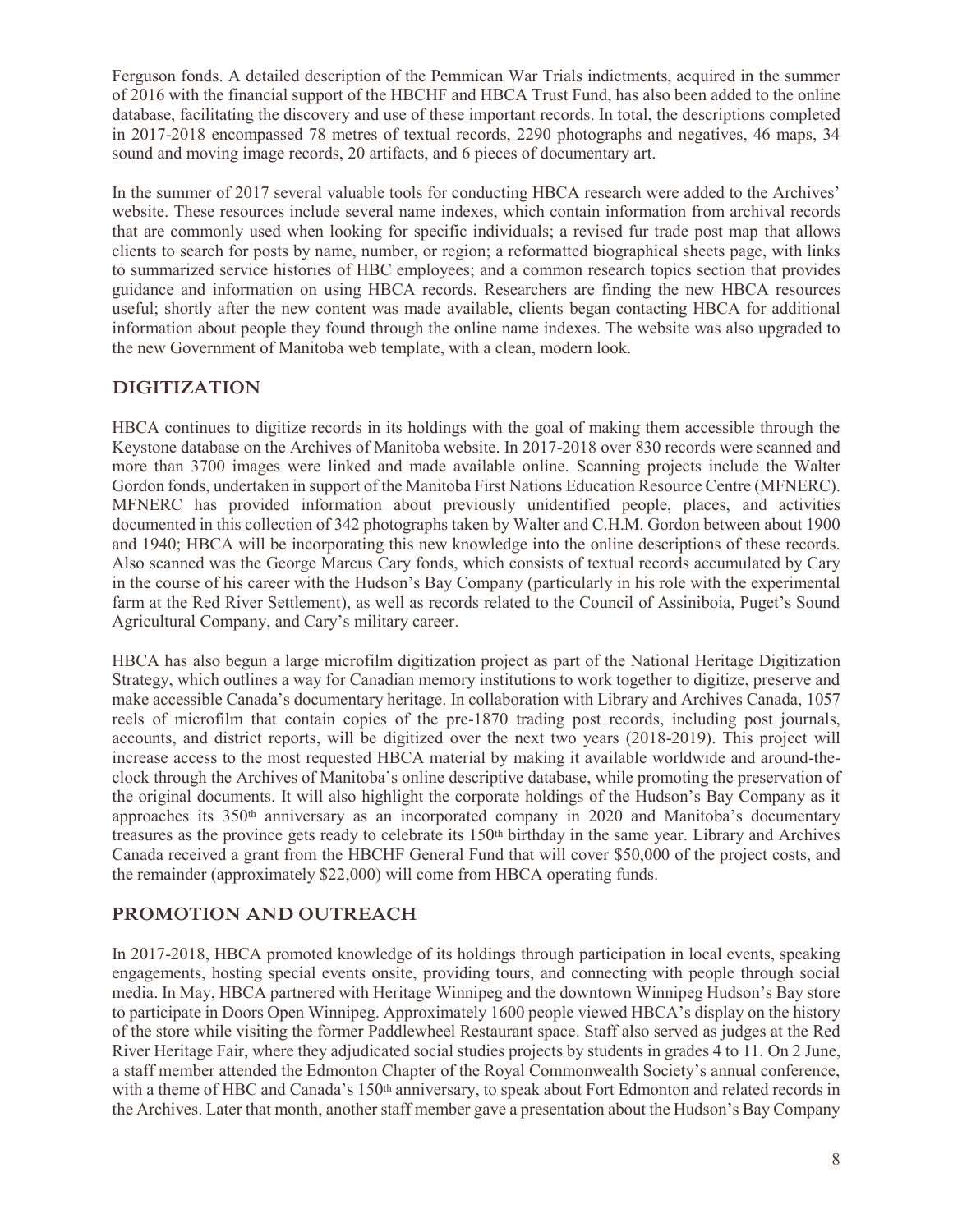Archives at the World Congress of Scottish Literatures: Dialogues and Diasporas in Vancouver, British Columbia.

On 18 July, the Lord Selkirk Association of Rupert's Land and HBCA jointly hosted a reception in the Archives of Manitoba research room to commemorate the 200<sup>th</sup> anniversary of the signing of the Peguis Selkirk Treaty. This historic treaty was signed between five chiefs and Lord Selkirk in the area that is now known as the Red River Valley of Manitoba, and is the first formal written agreement in Western Canada recognizing Indigenous land rights. The current Lord Selkirk visited Manitoba to attend the celebrations, and seemed to enjoy meeting HBCA staff and guests as he viewed the treaty and other related records from the HBCA holdings. HBCA also created a display featuring a high-quality reproduction of the treaty and map, which was on exhibit in the lobby of the Manitoba Legislative Building over the summer.



Peguis Selkirk 200 reception, 18 July 2017 Photo courtesy of the Peguis Selkirk 200 planning committee (https://peguisselkirk200.ca)

On the evening of 11 October, HBCA hosted a book launch for Mapmaker: Philip Turnor in Rupert's Land in the Age of Enlightenment. Jennifer Brown introduced the author, Barbara Mitchell, who gave a reading and signed copies of her book. This well-attended event was the perfect opportunity to showcase Turnor's map of 1794 for the first time since its conservation treatment to prepare it for digitization, enhanced access, and long term preservation. HBCA staff spoke about the significance of the map and the efforts that went into its conservation and digitization.



Mapmaker book launch, 11 October 2017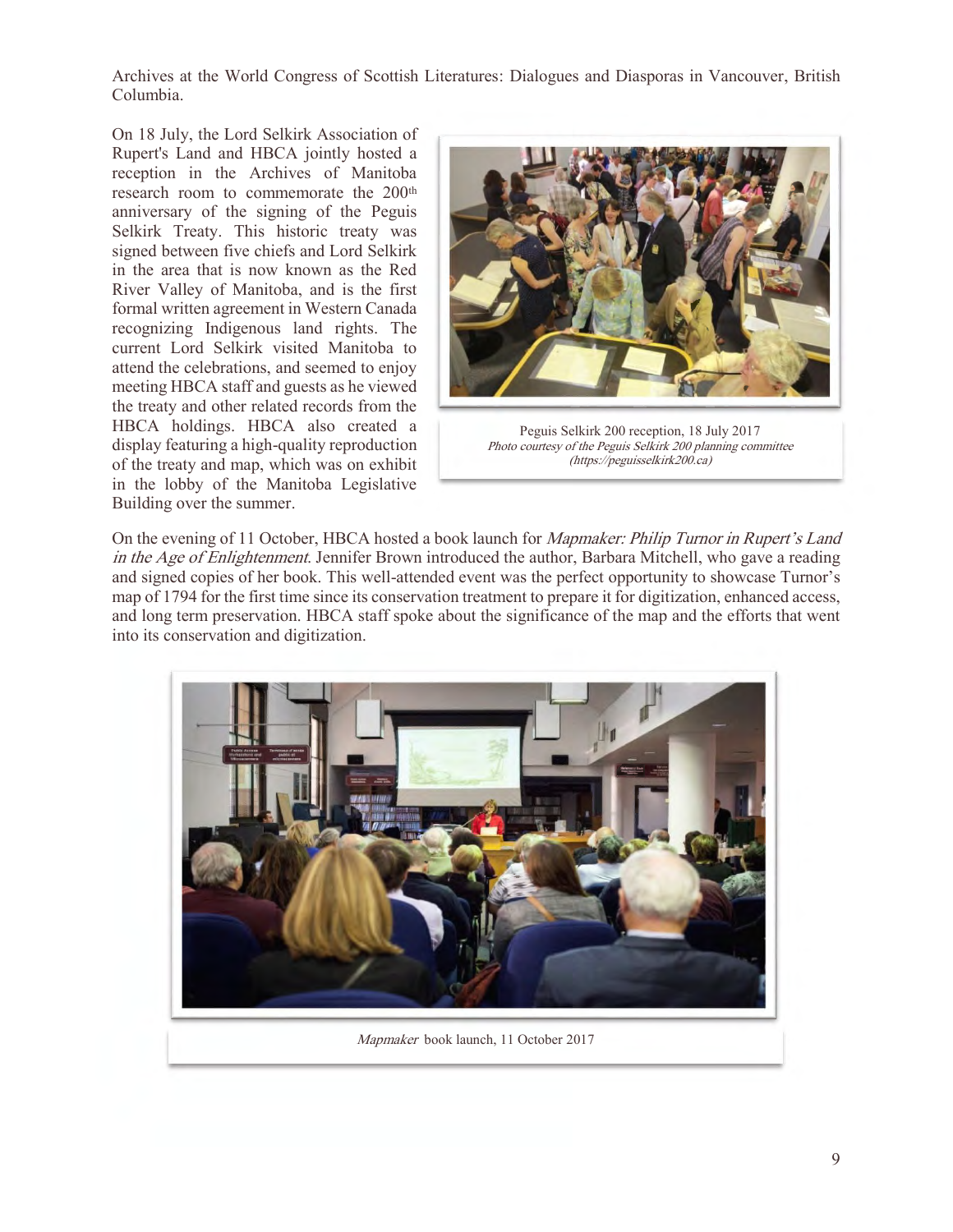#### **Tours**

The Archives provided tours and orientations to 32 groups in 2017-2018. As in previous years, these were mainly high school and university classes, including students from the Regina, Prince Albert, and Saskatoon branches of the Saskatchewan Urban Native Teacher Education Program (SUNTEP); University of Winnipeg; University of Manitoba; and Red River College library technician program. Other organizations that received tours include the Association of Manitoba Museums, Manitoba Social Studies Teachers Association, American Society for Ethnohistory, and North American Voyageur Council. HBCA also hosted Cathy Cox, Manitoba's Minister of Sport, Culture and Heritage, twice – in September with the Deputy Minister, and again in December when she joined Hudson's Bay President, Alison Coville; DVP Public Relations & Events, Diane Bainbridge; and other visitors from HBC for a tour and close-up look at the HBCA holdings.



#### **Social Media**

The @MBGovArchives Twitter account has reached 2100 followers and HBCA has added three new articles (about the Selkirk Treaty and map, Peter Fidler's post journal account of the treaty signing, and Philip Turnor's map) to the Archives' "Spotlight" web exhibit. The Archives' social media presence celebrates and promotes our documentary heritage and helps to increase awareness and use of archival resources both online and in person.

#### <span id="page-9-0"></span>**INDIGENOUS PEOPLES AND REMOTE COMMUNITIES INITIATIVES**

#### **Tradition and Transition among the Inuit of Labrador**

HBCA continued to participate in this multi-year, multi-institutional research project led by Memorial University. The purpose of the project is to document Inuit life and culture in Labrador. Throughout the year, James Gorton provided reference and research services in relation to HBCA's holdings to members of the project. Advice was given to project members concerning digitization of films related to the Labrador Inuit and research search methodologies. Furthermore, in a jointly-funded pilot project, HBCA microfilm reels that contained records relating to the communities of Kibokok (Postville) and Aillik were digitized. Once the project was complete, a copy was kept at HBCA to be uploaded onto our website and another copy given to the Labrador community of Postville to be made available in their Heritage Centre.

#### **Names and Knowledge Initiative**

HBCA continued advancing its Names and Knowledge Initiative: Discovering Indigenous people, places and knowledge in the Hudson's Bay Company Archives. The creation of this initiative has resulted in increased access to HBCA's records for Northern communities and assisted in the identification of previously unidentified Indigenous peoples in HBCA photos. The Initiative continued to build its relationship with the Manitoba Inuit Association and cultivated new contacts with communities in Manitoba, including York Landing, Island Lake and Pine Falls. On the suggestion of the Moose River Heritage & Hospitality Association, a successful Naming Event was held in conjunction with the Ontario Writers Federation annual workshop in Moose Factory, Ontario. Numerous photos were identified and copies of HBCA photos were deposited in the Ministik School Resources Centre and broadcast on local television. As a result of a presentation made last fiscal year to the Nunavut Economic Development Association (NEDA), a Naming Event was held on behalf of HBCA by the Community Economic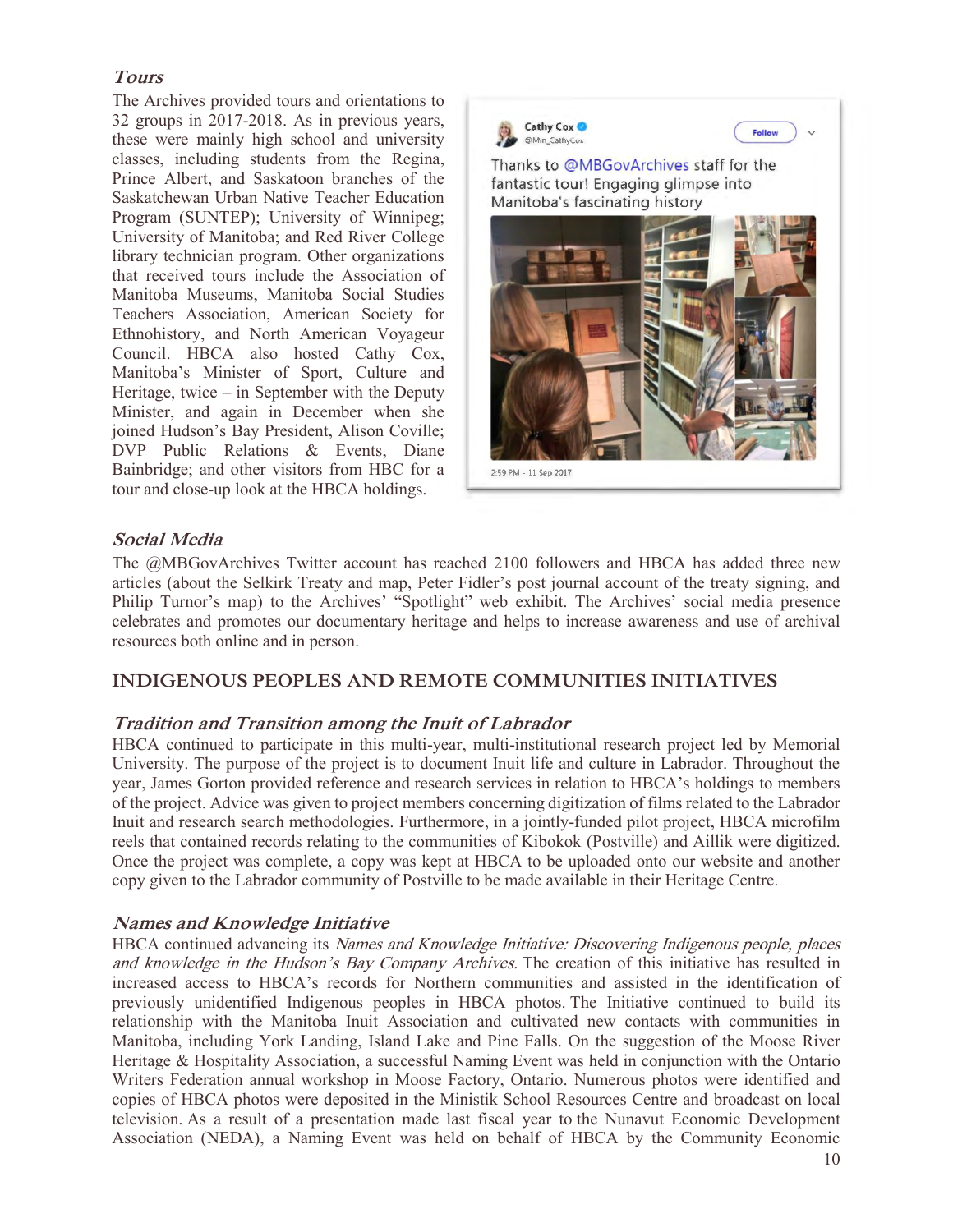Development Officer in the Hamlet of Taloyoak. The event resulted in many photo identifications and important contacts to be developed in the community.

#### <span id="page-10-0"></span>**PRESERVATION**

In addition to routine preventive conservation, assessment and advisory services, several special projects were undertaken, or are in progress.

Preservation Services staff carried out the following work in 2017-2018:

- Examined and stabilized as required 676 maps and identified those requiring further treatment
- Prepared custom housings for 375 rare books to protect them from light and dust
- Flattened 84 very crumpled paper documents, and 35 sets of folded vellum documents to make them more accessible
- Performed conservation treatment on 1 servant's contract to make it accessible
- Continued systematically reviewing the condition of items that have been withdrawn from service to determine what actions are required to return them to service

Staff completed the conservation treatment of Philip Turnor's 1794 Map Of Hudson's Bay and the Rivers and Lakes Between the Atlantick and Pacifick Oceans (HBCA G.2/32) in September of 2017 after successful digitization. The map had become too fragile to use safely, so conservation treatment began in 2015. The map was separated into its nine component sheets, silk was removed from the three most damaged pieces, and the pieces were washed, flattened and mended. The last step was lining the three most damaged pieces and filling in the bottom edge of the map.

To ensure ongoing preservation of holdings, the Archives of Manitoba continued to work with Manitoba Finance Accommodations Services Division to develop contract drawings and specifications for replacing obsolete environmental control systems serving the oldest storage vaults. The new mechanical systems and infrastructure upgrades will enable reliable storage environments for long-term preservation of analogue media. The project was tendered in fall of 2014, but did not proceed due to unexpected high costs and concerns regarding the mechanical equipment supplier. A redesign of the mechanical systems was completed in fall 2017, but funding has not yet been approved by the province. It is anticipated that the project will be re-started in 2018-2019. Additional infrastructure replacement needs that affect HBC records include remediation of intumescent paint and planning for the replacement of environmental control systems serving the HBCHF vaults since 1998. Preservation Services staff continue to act as the primary contact for the Archives on all infrastructure projects.

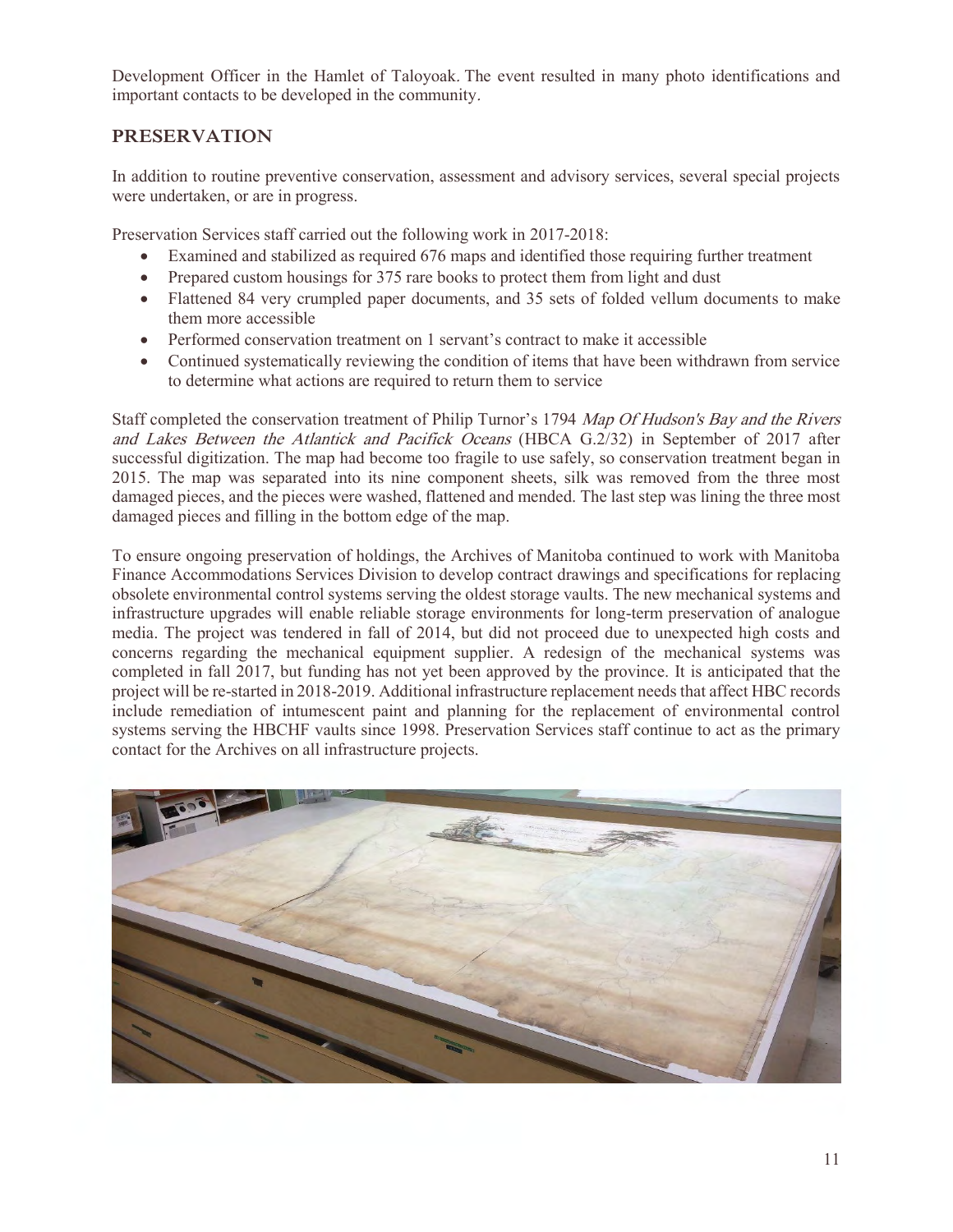### Appendix A

#### <span id="page-11-1"></span><span id="page-11-0"></span>**STAFF, OCTOBER 2018**

Scott Goodine, Archivist of Manitoba

Maureen Dolyniuk, Keeper, HBCA

**Vacant,** Senior Archivist

Heather Beattie, Archivist Samantha Booth, Archivist (term) Sara Frederick, Administrative Assistant Lisa Friesen, Archivist James Gorton, Archivist Sjoeke Hunter, Micrographics Coordinator Mandy Malazdrewich, Archivist Rudy Martinez, Retrieval Clerk Bronwen Quarry, Archivist Marie Reidke, Archives Research Assistant Michelle Rydz, Archivist

Mary Hocaliuk, Conservator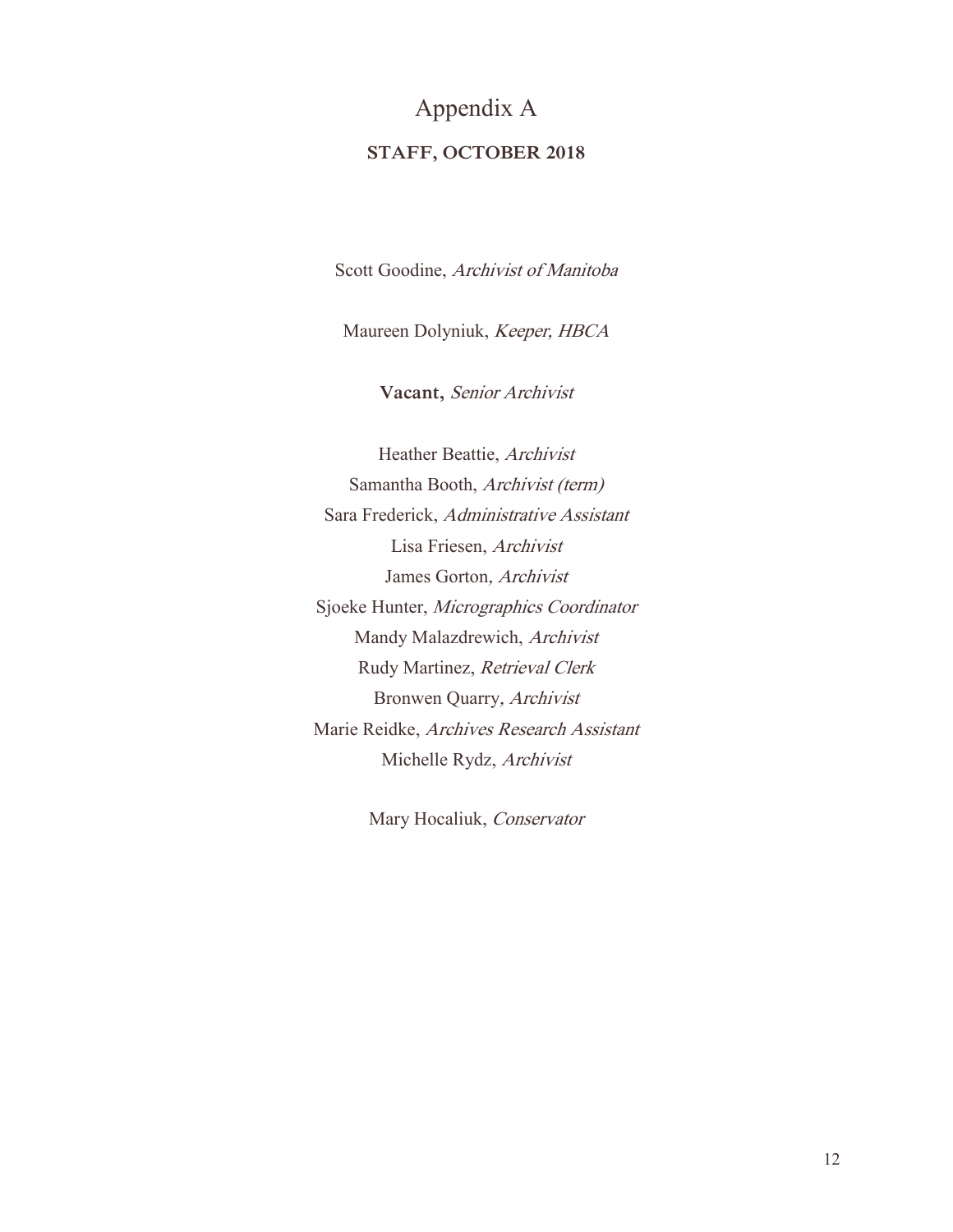## Appendix B

### <span id="page-12-0"></span>**HBCA 3-YEAR OPERATING EXPENDITURES, 2015-2018**

<span id="page-12-1"></span>

| Category                                                                                                                      | 2015-2016      | 2016-2017      | 2017-2018      |
|-------------------------------------------------------------------------------------------------------------------------------|----------------|----------------|----------------|
| <b>Computer Stations</b><br>(maintenance for 19 computers $\&$ access for 15 staff)                                           | 46,227         | 48,715         | 50,350         |
| <b>Office Operations</b><br>(equipment rental, postage, telephones, stationery supplies,<br>$etc.$ )                          | 22,538         | 20,858         | 18,660         |
| Keystone<br>(bulk storage, descriptive database, website and online<br>exhibits)                                              | 14,024         | 16,200         | 14,400         |
| <b>Digitization</b>                                                                                                           | $\overline{0}$ | $\overline{0}$ | 4,597          |
| <b>Micrographics/Still Images</b><br>(archival supplies, processing)                                                          | 658            | 2,699          | 672            |
| <b>Microfilm Scanners</b><br>(rental)                                                                                         | 3,847          | 3,551          | 3,551          |
| <b>Travel</b><br>(business, promotional)                                                                                      | 11,668         | 7,133          | 2,709          |
| <b>Professional Services</b><br>(archival appraisal, website development, consulting fees,<br>exhibit development fees, etc.) | 154            | 968            | $\Omega$       |
| Promotion<br>(advertising, exhibits & displays)                                                                               | 826            | 1,140          | 2,394          |
| Micrographics Equipment<br>(maintenance, repairs)                                                                             | 319            | 809            | $\theta$       |
| <b>Employee Training</b>                                                                                                      | 1,302          | 136            | 505            |
| <b>Conference &amp; Registration Fees</b>                                                                                     | 1,022          | 2,329          | $\overline{0}$ |
| <b>Library Purchases</b><br>(books, periodicals, subscriptions)                                                               | 792            | 1,309          | 770            |
| <b>Minor Capital</b><br>(building improvements, furniture, etc.)                                                              | 428            | $\theta$       | 2,993          |
| <b>Actual Expenditure</b>                                                                                                     | 103,805        | 105,847        | 101,602        |
| <b>Under Expenditure</b>                                                                                                      | 11,195         | 9,153          | 13,398         |
| <b>Total Budget</b>                                                                                                           | 115,000        | 115,000        | 115,000        |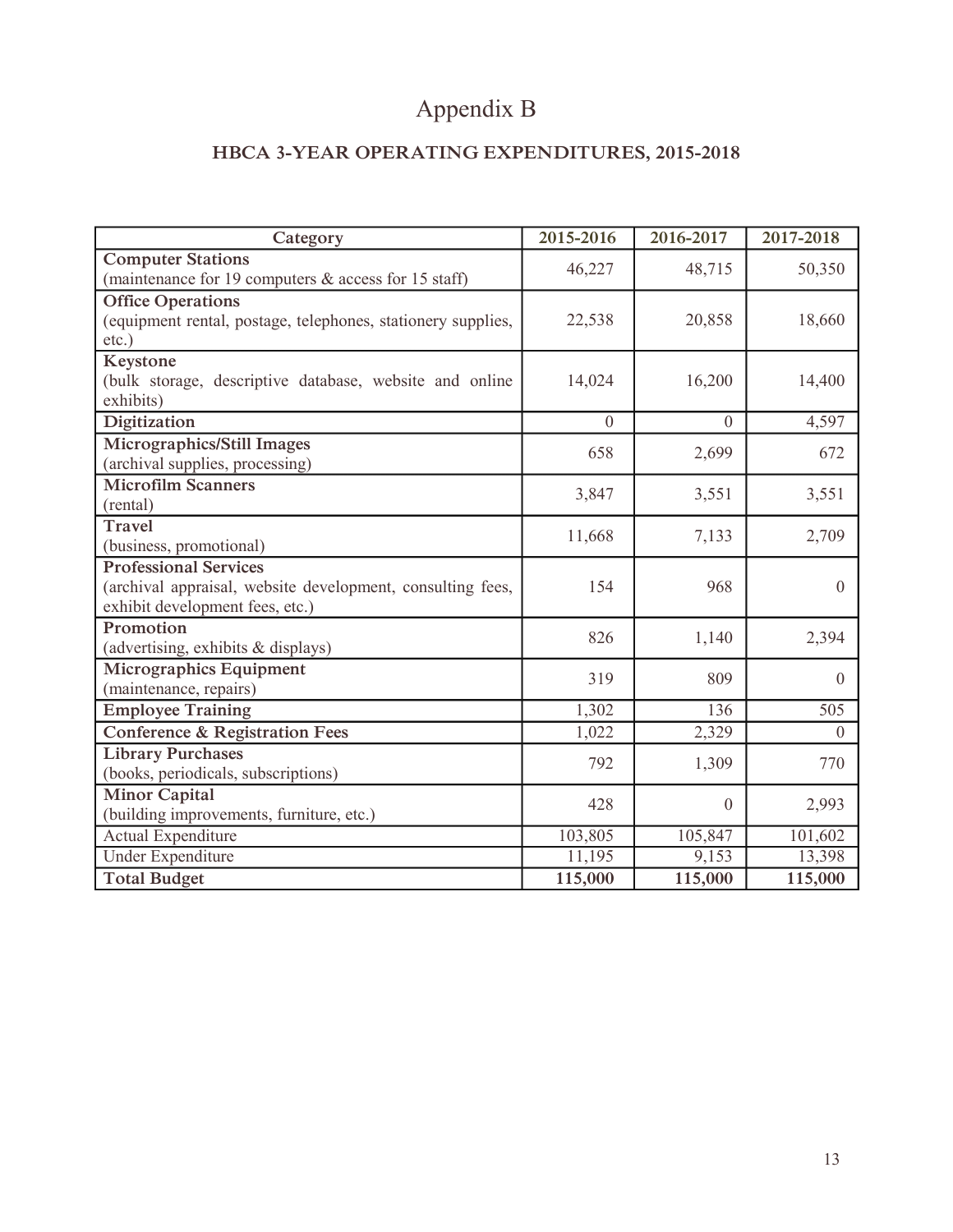## Appendix C

### **NON-CAPITAL 5-YEAR EXPENDITURES**

<span id="page-13-1"></span><span id="page-13-0"></span>**Explanation:** The following is the five-year salary and operating comparison and projections**.**

| <b>ITEM</b>                                                                                     | 2015-2016<br>YEAR <sub>1</sub><br>(000s)<br>(actual) | 2016-2017<br>YEAR <sub>2</sub><br>(000s)<br>(actual) | 2017-2018<br>YEAR <sub>3</sub><br>(000s)<br>(actual) | 2018-2019<br>YEAR <sub>4</sub><br>(000s)<br>(Projected) | 2019-2020<br>YEAR 5<br>(000s)<br>(Projected) |
|-------------------------------------------------------------------------------------------------|------------------------------------------------------|------------------------------------------------------|------------------------------------------------------|---------------------------------------------------------|----------------------------------------------|
| <b>SALARIES</b><br><b>AND</b><br><b>BENEFITS</b>                                                | 633.0                                                | 640.7                                                | 603.1                                                | 814.0                                                   | 815.2                                        |
| *Archivist, HBC<br>Records<br>Management<br>Project funded<br>through the HBCHF<br>General Fund |                                                      |                                                      | $*15.08$                                             | *34.92                                                  |                                              |
| <b>OPERATING</b><br>*Special Grant:<br>Pemmican War                                             | 103.8                                                | 105.5<br>$*24.5$                                     | 101.6                                                | 115.0                                                   | 115.0                                        |
| Trial manuscripts<br>acquisition                                                                |                                                      |                                                      |                                                      |                                                         |                                              |
| <b>HBCHF</b><br><b>TOTALS</b>                                                                   | 736.8                                                | 770.7                                                | 719.8                                                | 963.9                                                   | 930.2                                        |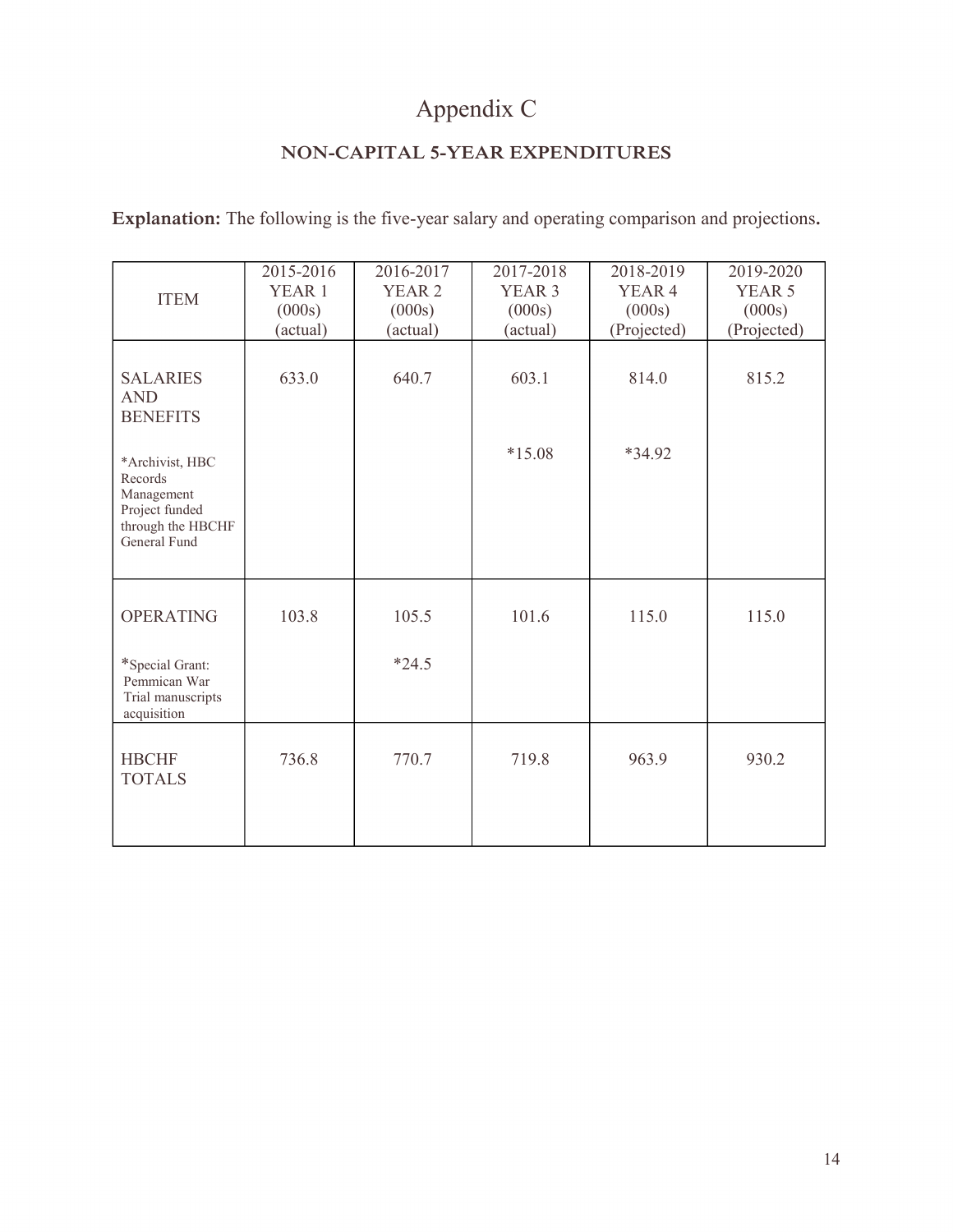## Appendix D

#### <span id="page-14-0"></span>**2016 HBC RECORDS ASSESSMENT PROJECT – FINAL REPORT**

#### <span id="page-14-1"></span>**Background**

In 2015-2016, a Pre-Donation Transfer Agreement governing the 512 boxes eligible for review and eventual transfer to HBCA was negotiated and signed by HBC and HBCA. The Pre-Donation Transfer Agreement was accompanied by a written procedure for the transfer of the records outlining the conditions and timelines for review of the material.

In May 2016, 512 boxes of Hudson's Bay Company records were shipped from an Iron Mountain storage facility in Toronto to a similar facility in Winnipeg. These records had been identified for transfer to Hudson's Bay Company Archives, but did not have sufficient documentation to confirm their archival value because they were boxed prior to the implementation of HBC's records management program. Dates and record classification codes had been assigned to these records retroactively, based on the information recorded on the exterior of each box.

HBC and HBCA agreed that HBC would cover the cost of offsite storage and periodic shipments of records to the Archives for a one-year period. During this time, an HBCA archivist would inspect the contents of each box, apply the correct record codes, identify non-archival records for destruction, and prepare file lists of archival material so that it will be ready for eventual appraisal and donation.

#### **Overview**

This initial assessment and file listing was completed in August, 2017. Of the 512 boxes included on the transfer list:

- 207 of the boxes (40%) included some archival material.
- Selective retention was applied to many of the series included in the transfer, based on guidelines established by the HBC archivist in 2007 and agreed to by HBCA.
- Due to the large quantity of Advertising Campaigns 18(1)(b), records included in the transfer, individual items (flyers, film and video cassettes) selected for preservation were removed from their cartons and re-boxed.
- After selection was complete, in total there were 136 boxes of records kept for further processing and eventual donation to HBCA (27% of the 512 boxes transferred).
- 11 boxes were returned to HBC because they had been misidentified and contained records that had not yet met their retention requirements.
- 32 boxes were returned to HBC because they contained potentially archival records created by Woodward's and S. S. Kresge Ltd./Kmart, but HBCA is not collecting material created by these companies.
- 3 boxes on the original list were inaccessible because they had been removed by HBC or were un-locatable.
- $\bullet$  The remaining 330 boxes (57%) did not contain records with any long-term value and were sent for secure destruction or returned to HBC upon request.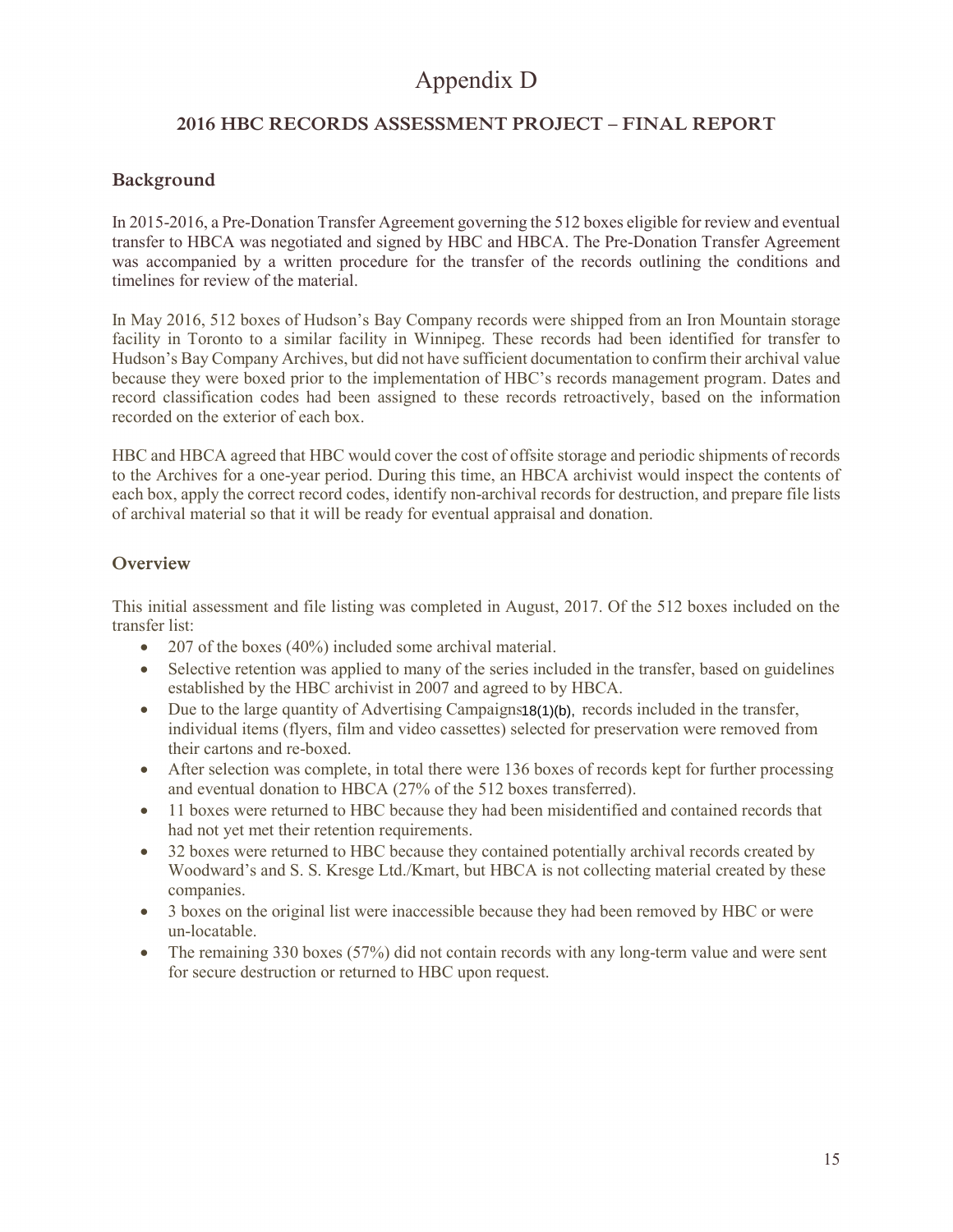#### 18(1)(b), (18)(1)(c)(iv), 29(a), 31(a)

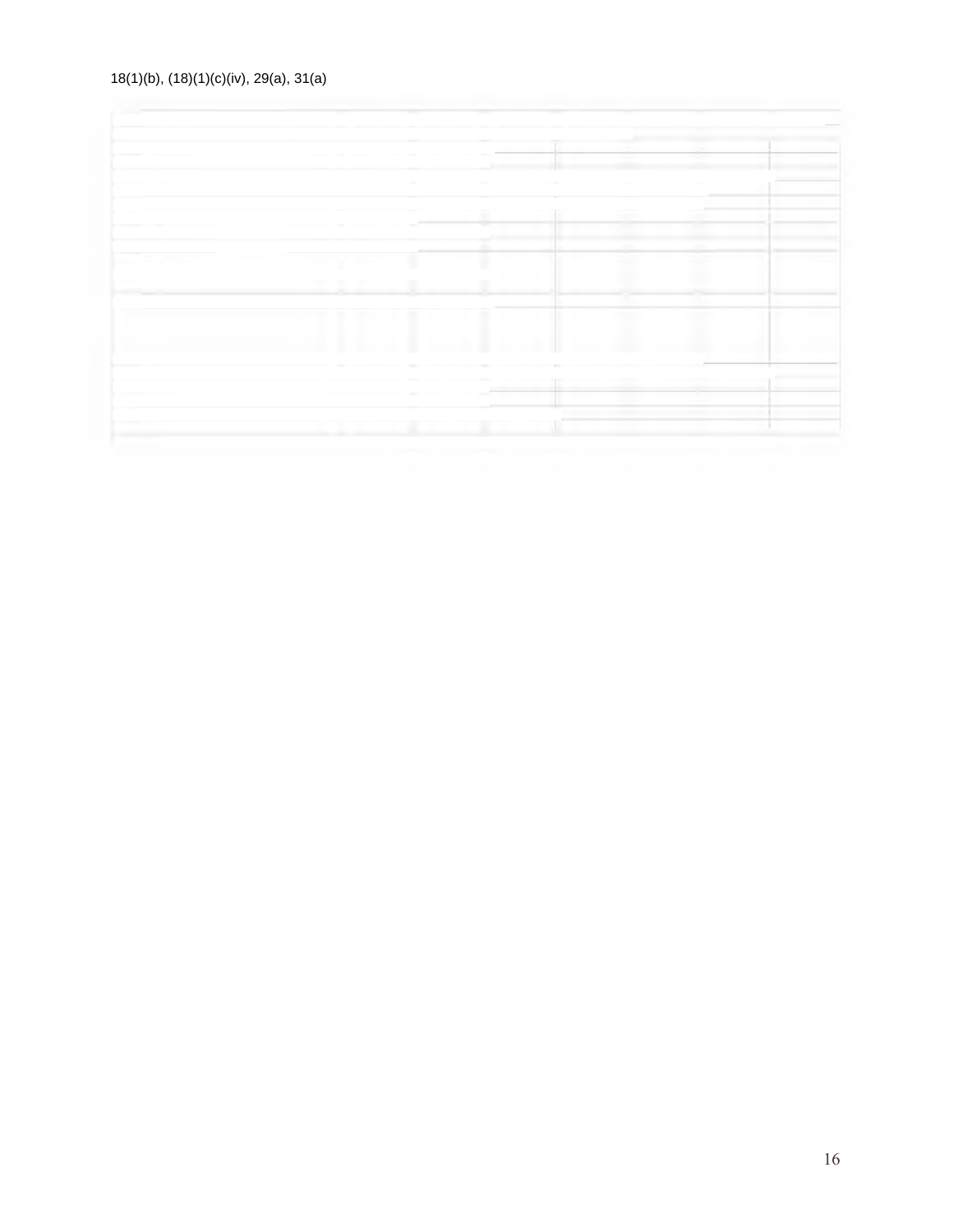18(1)(b), (18)(1)(c)(iv), 29(a), 31(a)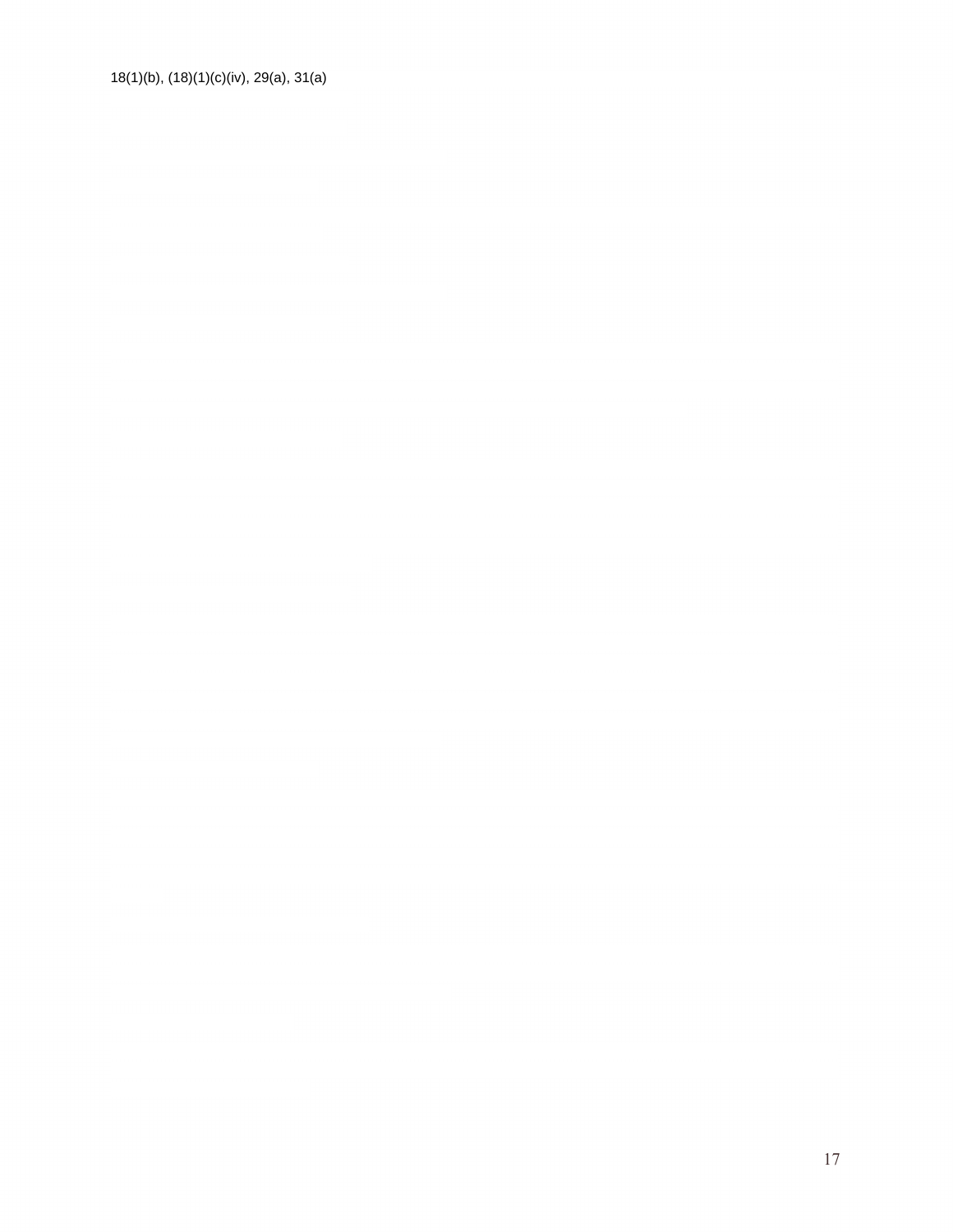#### Selective retention of Advertising Campaigns 18(1)(b), records

Of the 512 boxes included in the 2016 transfer, more than three quarters belong to record codes in which not all of the records hold archival value. In making selection decisions, HBCA must consider the type and level of value the records hold and determine how best to preserve that value.

 $(18)$ 

The Advertising Campaigns record code was designated selective retention in 2007, and the guidelines stated to a) Keep one box of circulars (per banner) per year, b) Maintain master copies of major radio and TV advertising campaigns (Select DAT, Betacam or DBeta formats), and dispose of raw elements, duplicates, and minor iterations of each advertising campaign. This proved unfeasible based on the quantity of circulars received, the quantity and format of audio-visual material, the minimal documentation provided with these records, and the limited staff time available to make selections.

The 2016 transfer included many circulars distributed by the Bay between 1989 and 1995, and a small quantity of Zellers and Simpsons circulars from the late 1980s. We disposed of the Zellers and Simpsons regular weekly newsprint circulars, but kept any that were printed on glossy paper or in a different format. We decided to use a combination of qualitative and systematic sampling to determine which of the Bay circulars would be kept. We retained English and French versions (when possible) of any advertising material that was different from the standard promotional flyers that were regularly distributed (e.g. catalogues, editorial fashion booklets on glossy paper, one-off promotions) as well as English and French versions of each Bay circular that was distributed in 1992. This year was chosen for retention because it fell in the middle of the date range included in the transfer and copies of most of the circulars distributed that year were available. These selection choices will, we hope, provide a good representation of the type of print advertising that HBC normally created and distributed throughout the late-1980s/early-1990s, as well as the types of special promotional campaigns that occasionally took place.

The advertising campaign audio-visual material included in this transfer consisted of over 1500 items from the Bay and Simpsons in a variety of formats (VHS, Beta, DAT, and U-matic cassettes, 1" video, 2" video, 1" film, audio cassettes and audio reels). Master copies of major radio and TV advertising campaigns are not well-identified, and the quantity of material included in the transfer made it unrealistic for HBCA to keep a copy of every advertisement that was received, as storage space in the magnetic vault is limited. The transfer included a relatively small amount of audio-visual advertising material from Fields and Simpsons, so all of these records were retained. For the Bay audio-visual advertising material, we attempted to apply some qualitative sampling by selecting English and French versions (when possible) of any advertisements that seemed to be different from those produced on a regular basis (e.g. campaigns featuring celebrities, the Olympics, Canada Games, etc.). We also chose several additional examples of different audio-visual advertisements from each year that was included in the transfer, trying to represent a variety of goods and promotions in both languages. The transfer included two boxes of audio cassettes: one of French La Baie radio advertisements from 1991-1995 and one of English and French Bay/La Baie radio ads from 1996- 1998. The earlier box of French radio ads was not kept, but we decided to keep the box from 1996-1998